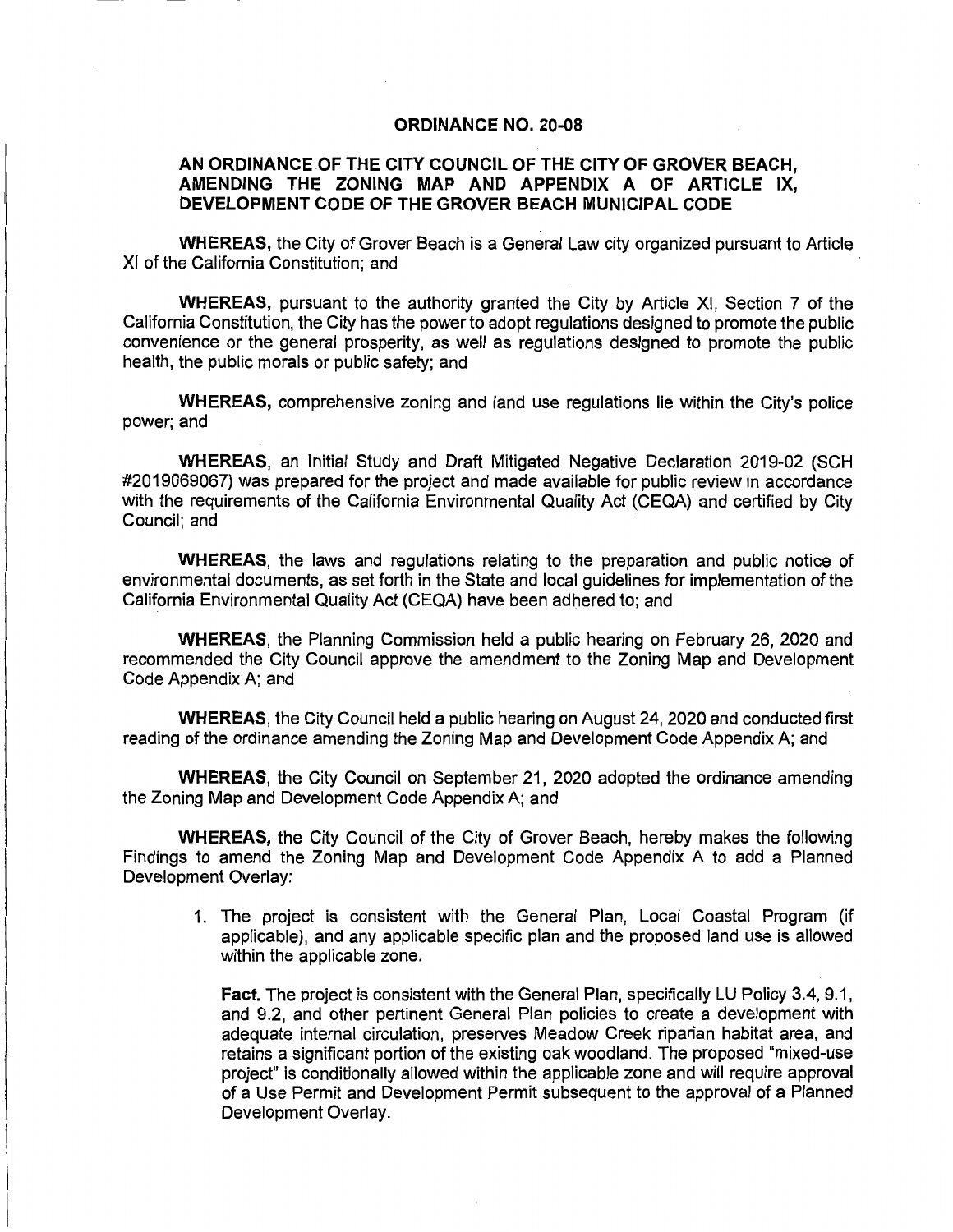2. The project complies with all applicable provisions of this Development Code as modified by the Planned Development Overlay.

**Fact.** The project includes modifications to setbacks, building heights, lot coverage, lot size, lot width, and lot depth. With the adoption of the Planned Development Overlay, the project is consistent with provisions of the Development Code.

3. The approved modifications to the development standards of this Development Code are necessary and appropriate to accommodate the superior design of the proposed project, its compatibility with adjacent land uses, and its successful mitigation of environmental impacts.

**Fact.** The proposed modified development standards are necessary to accommodate a superior design in the proposed hotel architecture, with four-sided architecture that utilizes existing grades, retaining walls, and other techniques to mask height and bulk. The additional heights are necessary to meet project objectives while meeting the applicable goals and policies of the City's General Plan for oak woodland preservation, and retention and enhancement of the Meadow Creek riparian corridor.

4. The project complies with all applicable City design guidelines.

**Fact.** There are no applicable guidelines for the commercial and residential portion of the project, however the project renderings are considered high quality architectural design and the Planned Development Overlay contains language to ensure that compatible high-quality residential development is included in the development.

5. All affected public facilities, services, and utilities are adequate to serve the proposed project.

**Fact.** The project included an analysis of public facilities, services, and utilities that was included in the certified mitigated negative declaration. Based on this analysis, all services are adequate to serve the proposed project.

6. The location, size, site planning, building design features, and operating characteristics of the project are highly suited to the characteristics of the site and surrounding neighborhood, and will be compatible with the character of the site, and the land uses and development intended for the surrounding neighborhood by the General Plan;

**Fact.** The proposed project is highly suitable for the site as the hotel uses are the highest and best use of the property, as the project is located adjacent to and visible from Highway 101. The property is zoned Retail Commercial and is intended for visitor serving uses and the site location has access from El Camino Real and visibility from Highway 101. The project includes a 35-foot landscape buffer and significant setbacks from the hotels to the adjacent residential uses as documented in the staff report in order to be compatible with the residential neighborhood to the west as envisioned by the adopted General Plan. The project has been designed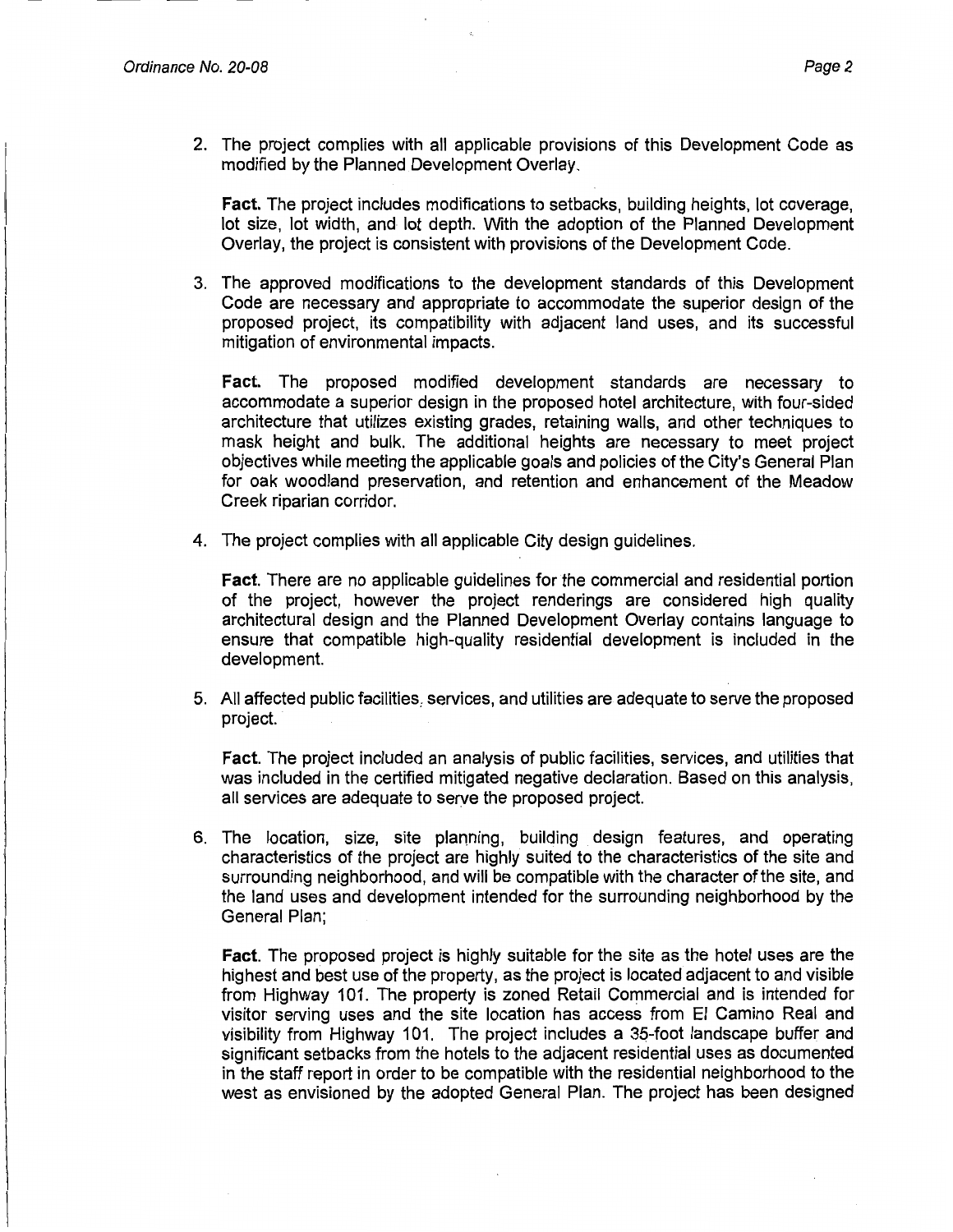with the residential portion of the project along the southern boundary to be compatible with future higher density residential development to the south.

7. The site is adequate for the project in terms of size, configuration, topography and other applicable features, and has appropriate access to public streets with adequate capacity to accommodate the quantity and type of traffic expected to be generated by the use.

**Fact.** The site is adequate for the project in terms of size, configuration, and other applicable features. There is appropriate access to El Camino Real and there is adequate capacity on city streets for the type of traffic generated by the use as analyzed in the certified mitigated negative declaration.

8. The establishment, maintenance, or operation of the proposed project will not, in the circumstances of the particular case, be detrimental to the health, safety, or general welfare of persons residing or working in the vicinity of the proposed use or detrimental or injurious to property and improvements in the neighborhood or to the general welfare of the City.

**Fact.** The project will not be detrimental or injurious to property and improvements in the neighborhood or to the general welfare of the City; and contains appropriate mitigation measures for the construction and operation of all uses on-site.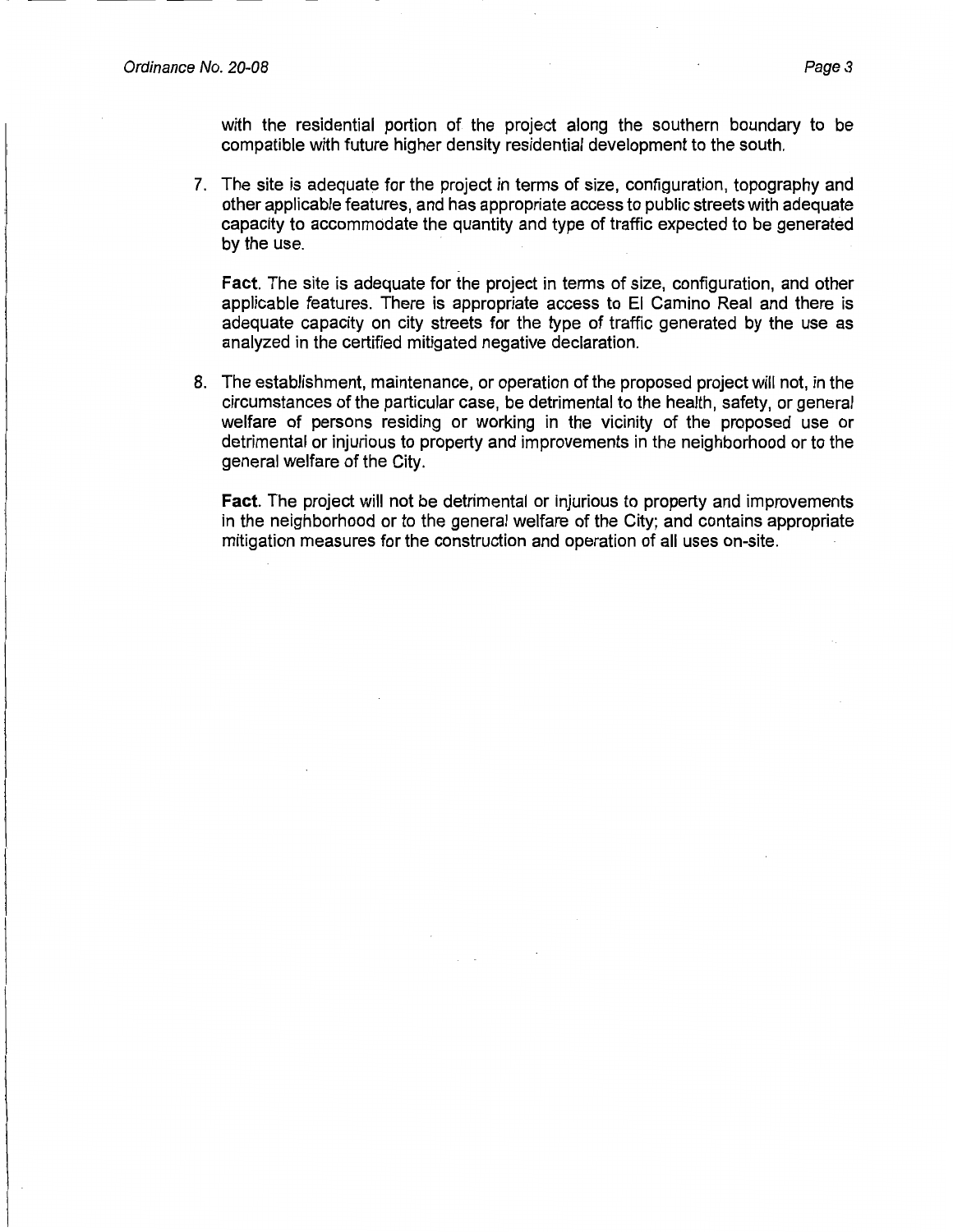Ordinance No. 20-08 Page 4

## **NOW THEREFORE, BE IT HEREBY ORDAINED BY THE CITY COUNCIL OF THE CITY OF GROVER BEACH AS FOLLOWS:**

**PART 1.** Article IX Development Code, Section 1.10.020 Zoning Map:

1.10.020. Zoning Map. The following adds Planned Development Overlay No. 5 (PD-5) to the Zoning Map of the City of Grover Beach over parent APN 060-031-021 and 022:



**PART 2.** Article IX Development Code, Appendix A - Planned Development Overlay Zones, is hereby amended as follows:

## **Planned Development Overlay Zone No. 5.**

The Planned Development Overlay Zone No. 5 (PD#5) was adopted on September 21, 2020 (Ord. No. 20-\_), in conjunction with Dev\_elopment Application 18-06 (DA 18-06) and is generally located south of El Camino Real and west of Oak Park Boulevard (Northeast Grover Beach Mixed-Use Development Plan) on parent APN 060-031-021 and 060-031-022. Development shall be permitted as follows: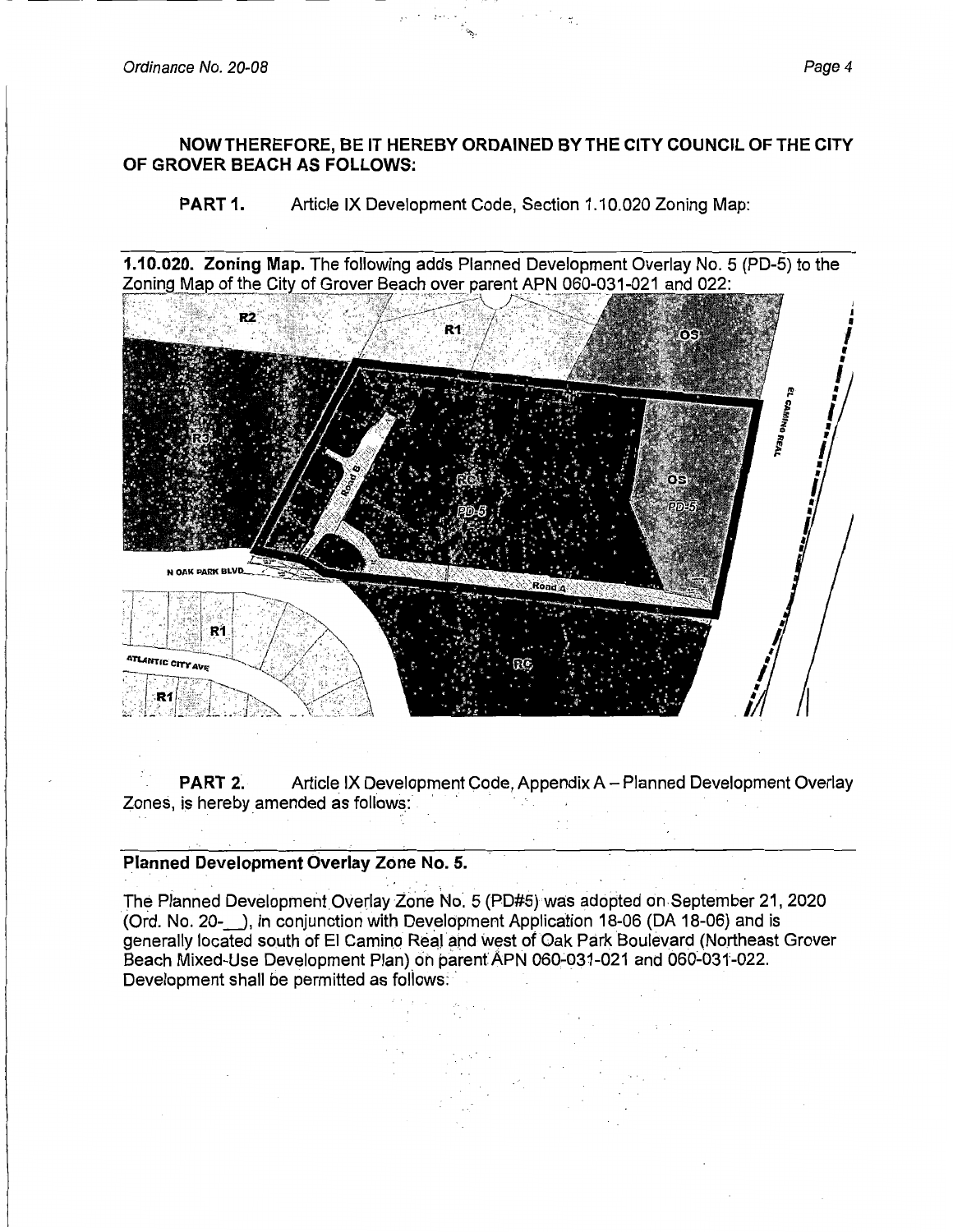$\mathcal{L}$ 

1. · **Development Standards.** The Development Standards shall be as follows:

|                                                                            | (Lots 1-7)                                                                    | (Lots 9 & 11)                                                | <b>Common Areas</b><br>(Lots 8 & 10) | <b>Open Space</b><br>(Lot 12) |
|----------------------------------------------------------------------------|-------------------------------------------------------------------------------|--------------------------------------------------------------|--------------------------------------|-------------------------------|
| <b>Building Placement Requirements</b>                                     |                                                                               |                                                              |                                      |                               |
| Setbacks (minimum as measured from property line)                          |                                                                               |                                                              |                                      |                               |
| Front                                                                      | $\overline{5}$                                                                | 0                                                            |                                      |                               |
| Side                                                                       | $\overline{0^{**}}$                                                           | 0                                                            | -                                    |                               |
| Rear                                                                       | $10^{4}$                                                                      | 0                                                            |                                      |                               |
| <b>Building Form Requirements</b>                                          |                                                                               |                                                              |                                      |                               |
| <b>Building Height</b>                                                     | 25'                                                                           | 42'                                                          |                                      |                               |
| (maximum as measured<br>from average grade)***                             |                                                                               |                                                              |                                      |                               |
| Lot Coverage (maximum)                                                     | 60%                                                                           | 60%                                                          |                                      |                               |
| FAR (maximum)                                                              |                                                                               | 1.5                                                          |                                      |                               |
| <b>Lot Requirements</b>                                                    |                                                                               |                                                              |                                      |                               |
| Lot Size (min. square<br>feet)                                             | 3,000                                                                         | 10,000                                                       | 10,000                               | 65,300                        |
| Lot Width (minimum)                                                        | 30'                                                                           | 60'                                                          | 30'                                  |                               |
| Lot Depth (minimum)                                                        | 50'                                                                           | 100'                                                         |                                      |                               |
| <b>Other Requirements</b>                                                  |                                                                               |                                                              |                                      |                               |
| Landscaping (percentage<br>of lot)                                         | 30%                                                                           | 10%                                                          | See DA 18-06                         |                               |
| Fences (additional requirements in Subsection 5, retaining walls excluded) |                                                                               |                                                              |                                      |                               |
| Front (maximum height)                                                     | 3'                                                                            | 3'                                                           | 4'                                   |                               |
| Side / Rear (maximum                                                       | 6'                                                                            | $\overline{6}$                                               | 8' to be located                     |                               |
| height)                                                                    |                                                                               |                                                              | adjacent to Lot                      |                               |
|                                                                            |                                                                               |                                                              | 10 and existing                      |                               |
|                                                                            |                                                                               |                                                              | residences only.                     |                               |
| <b>Accessory Structures</b>                                                | Consistent with Not permitted<br>4.10.030 but<br>limited to rear<br>yard only |                                                              |                                      |                               |
| <b>Building Separation</b><br>(minimum)                                    | 0'                                                                            | 10'                                                          |                                      |                               |
| Parking                                                                    | 2 spaces per<br>residences                                                    | As required by<br>Development<br><b>Code Section</b><br>3.50 |                                      |                               |

\*\*Lot 2 shall have a minimum 5-foot side setback.

\*\*\* Additional height is allowed for parapet walls that provide architectural enhancements and screen roof mounted equipment in substantial conformance with DA 18-06.

2. **Circulation.** The following are requirements for on-site circulation improvements.

a. Road A. Road A shall be constructed consistent with the location as shown in DA 18-06.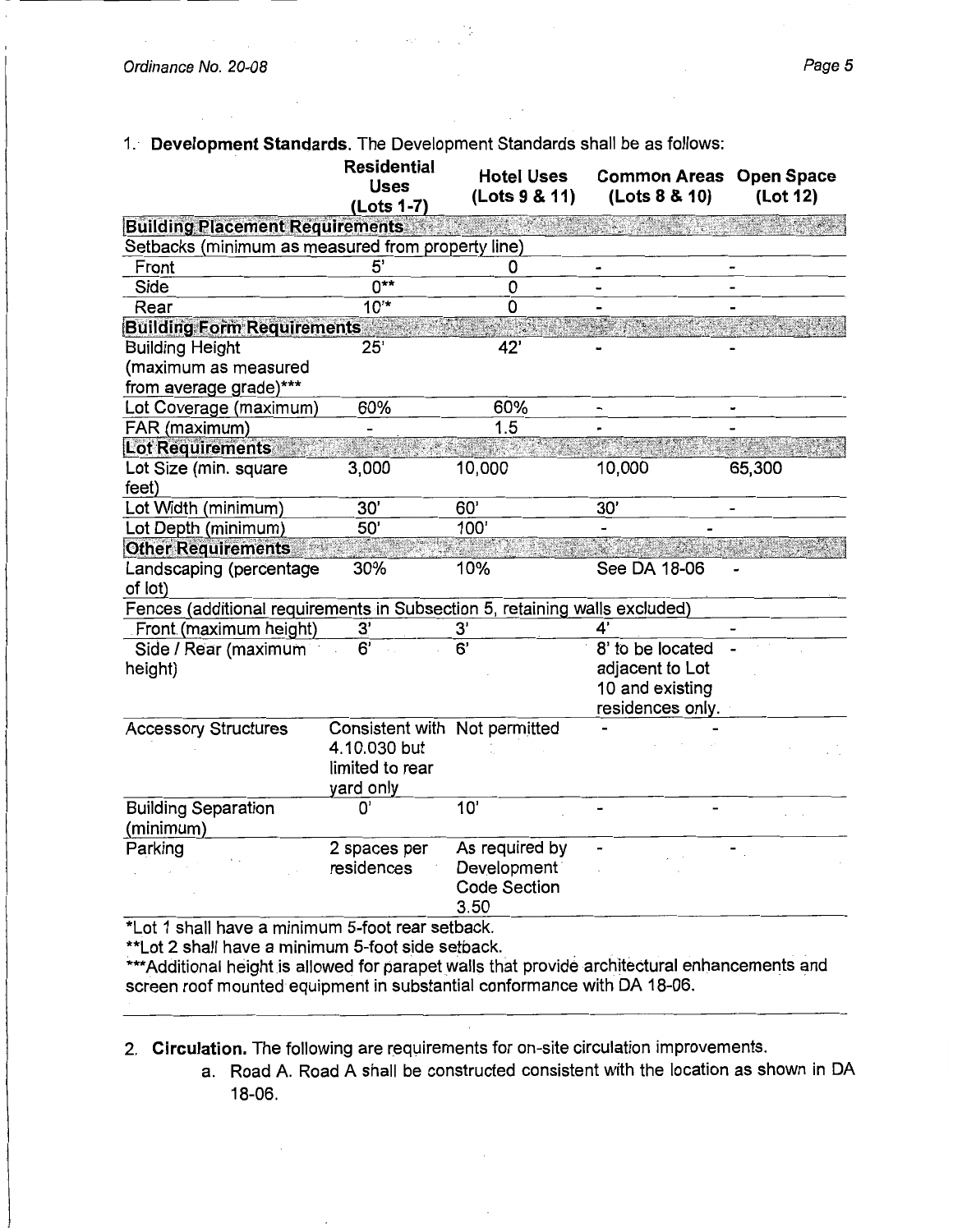- b. Road B. Road B shall be constructed consistent with the location as shown in DA .18-06.
- c. Maintenance. A mechanism shall be record concurrently with Tract 3122 providing a maintenance mechanism for both Road A and Road B.
- 3. **Residential Requirements.** The following are residential design and development standards for all residential lots.
	- a. Permit Requirements. All residential housing units shall be approved with an Administrative Development Permit prior to building permit submittal if consistent with the PD Overlay.
	- b. Density. Residential density shall be a maximum of 9 dwelling units per acre or per the underlying RC zone.
	- c. Building Site. Proposed building shall be located in building envelopes consistent with Recorded Tract 3122.
	- d. Building Orientation. All units shall front on Road B as shown on DA 18-06.
	- e. Architectural Elevations. All units shall have architecturally consistent design and themes and have four-sided architecture.
	- f. Roof Decks. Roof decks are permitted consistent with Development Code Section 2.20.060.
	- g. Mechanical Equipment. All mechanical equipment shall be screened from view from adjacent streets and properties including utility meters, fire risers, and other equipment either on private property or within common lots.
	- h. Landscaping. All landscaping shall be consistent with Development Code Section 3.30.
	- i. Driveways. Driveways shall either be a minimum length of 20-feet or a maximum length of 5-feet when garages are located between 5 and 20-feet from the front property line
	- j. Trash Collection. Individual trash collection shall be used for each residential unit. Provisions shall be made for storage of trash bins within the garage or fenced area.
	- k. Fencing. All residential unit fencing shall be decorative. Dog-eared, chain link, and cyclone type of fencing shall be prohibited throughout residential development.
	- I. Parking. Parking of boats, recreational vehicles, commercial trucks, campers, trailers, etc. shall be prohibited on all residential lots and Common Lot 8.
	- m. Accessory Buildings. The use of residential accessory structures shall be allowed on the rear portion of lots only, with a maximum of two structures, if the structure can meet setback requirements contained in Development Code Section 4.10.030.
	- n. Accessory Dwelling Units. Attached or detached accessory dwelling or junior accessory dwelling units shall be permitted.
	- o. Utilities. All utilities shall be located underground.
	- p. Amendments. Any proposed amendments to construct multi-family residential or increase the number of lots shall require an amendment to DA 18-06. The Planning Commission shall be the decision making body for any amendments to the residential portion of DA 18-06.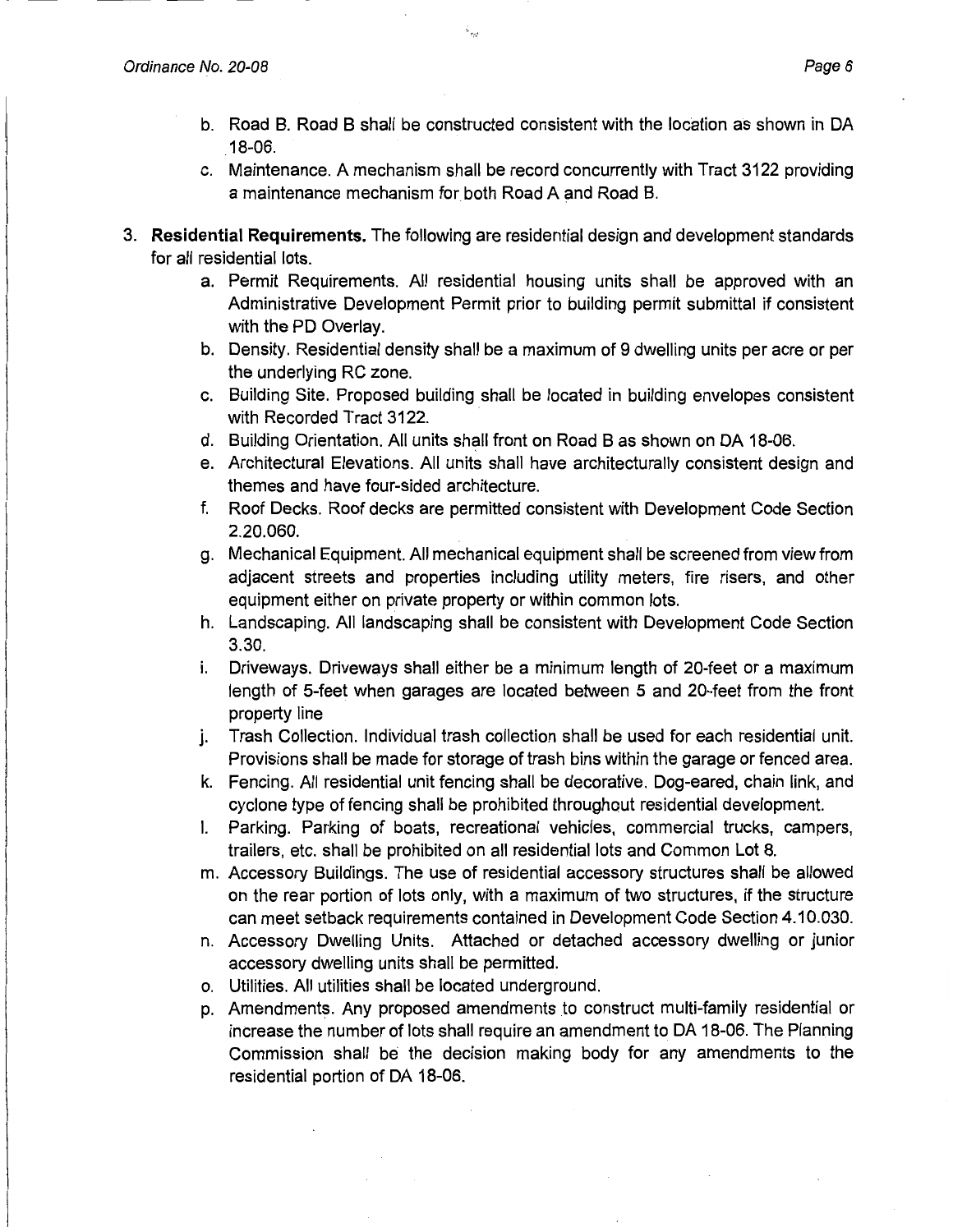4. **Hotel Requirements.** The following are hotel design and development standards for Lots 9 and 11.

÷.

- a. Architectural Elevations. Building design shall be consistent with approved DA 18- 06. Any deviations from materials or design schemes shall be consistent with Development Code Section 6.30.070.C.
- b. Change of uses. An amendment to DA 18-06 shall be required for a change or expansion of any uses.
- c. Mechanical Equipment. All ground and roof mounted mechanical equipment shall be screened from view from adjacent streets and properties including utility meters, fire risers, and other equipment either on private property or within common lots.
- d. Parking Requirements. A minimum of 176 parking spaces shall be required for the hotel uses. A shared parking requirement shall be recorded at the time of final map recordation. All other parking requirements shall be consistent with Development Code Section 3.50.
- e. Utilities. All utilities shall be located underground.
- **5. Common Lot Requirements.** The following are requirements for Common Lots 8 and 10.
	- a. Structures. Construction of any structures shall be prohibited with the exception of signage on Lot 8 for the purposes of neighborhood identification, common mailbox, retaining walls, and walls/fences.
	- b. Maintenance. A mechanism shall be recorded concurrently with Tract 3122 providing a maintenance mechanism for common lots.
	- c. Lot 10 Wall Height and Material. The wall height along the western side of Lot 10 shall be 8-feet in height and constructed of decorative masonry materials as approved by the Community Development Director. Wall shall be constructed in location consistent with project approvals.
- 6. **Open Space Lot Requirements.** The following are requirements for Open Space Lot 12.
	- a. Structures. Construction of any structures shall be prohibited with the exception of access bridge, culvert, signage, and required frontage improvements.
	- b. Ancillary Structures. Ancillary structures such as benches, trailheads, etc. are permitted with approval of an Administrative Development Permit.
	- c. Maintenance. A mechanism shall be recorded concurrently with Tract 3122 providing a maintenance mechanism for Lot 12.
	- d. Open Space Fencing. Fencing shall be 90% transparent such as split rail, or other decorative type of fencing.
- 7. **Sign Program.** The following are signage requirements for the development.
	- a. Residential Monument Signage. To be located on common Lot 8 or any residential lot through a recorded easement. Maximum sign area shall be 16 square feet with a maximum height of 6-feet. Monument sign base shall be constructed with decorative materials compatible with the residential unit design and be a minimum of two feet in height
	- b. Commercial Freestanding Sign. To be located near the intersection of Road A and El Camino Real. Maximum sign area shall be 24 square feet with a maximum height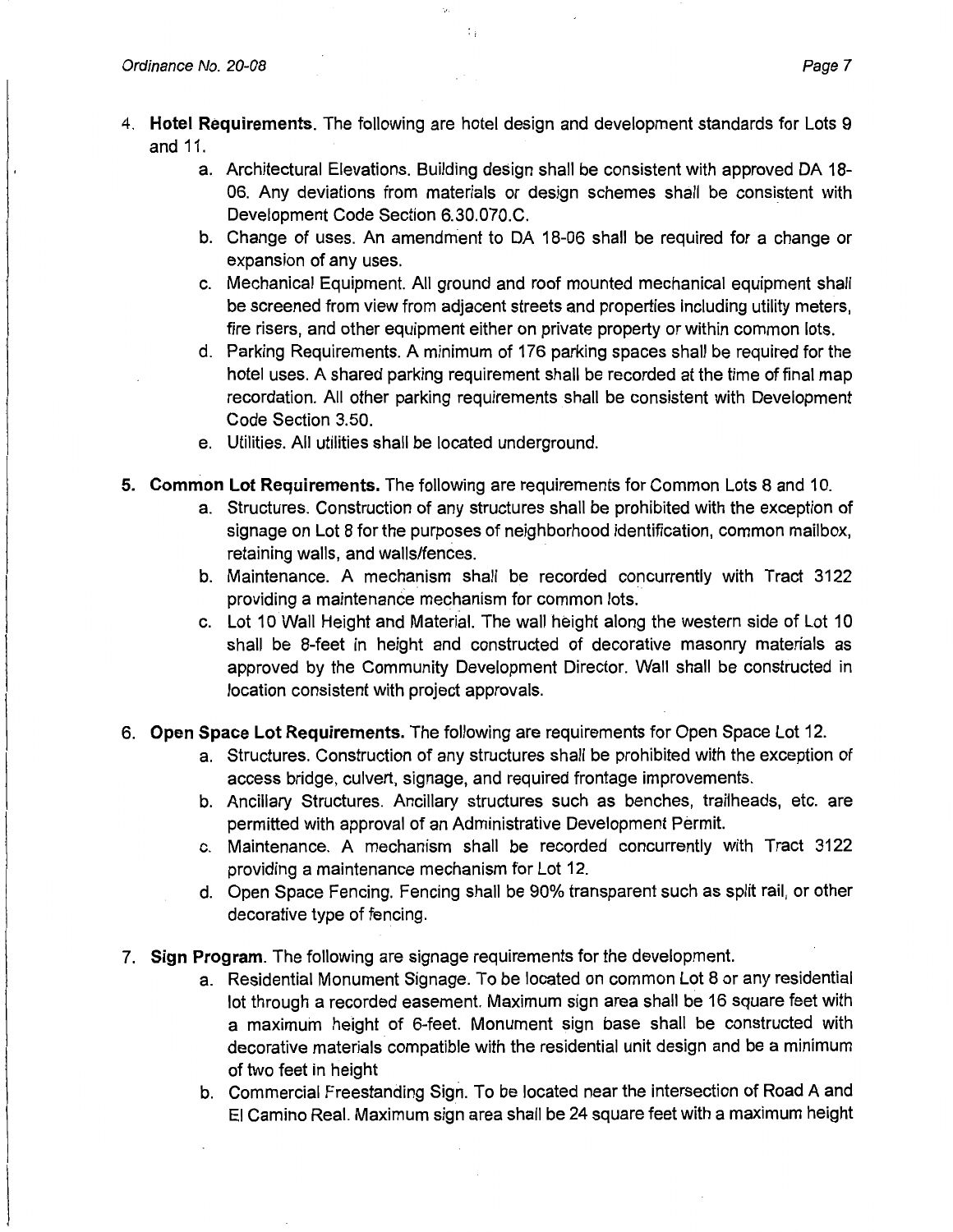of 6-feet. Monument sign base shall be constructed with decorative materials compatible with the hotel with a minimum height of two feet in height.

- c. Freeway Oriented Pylon Sign. Maximum of two pylon signs allowed with a maximum height of 50-feet. Sign base shall be constructed with decorative materials compatible with the hotel. Sign area shall be a maximum of 125 square feet for each pylon sign.
- d. Wall Signage. Maximum sign area shall be 175 square feet per hotel. A maximum of two walls signs shall be permitted for each hotel. Walls signs shall only be placed on the south and east elevations. Additional sign area may be permitted through an Administrative Use Permit.
- e. Awning Signs. Permitted consistent with Development Code Section 3.60 for commercial uses only.
- f. Temporary Signs. Permitted consistent with Development Code Section 3.60 for all uses.
- g. Additional Sign Area or Height. Additional sign area or height shall be permitted through an Administrative Use Permit.

**PART 3** Severability. If any section, subsection, sentence, clause or phrase of this Ordinance is for any reason held invalid by a court of competent jurisdiction, such a decision shall not affect the validity of the remaining portions of this Ordinance. The City Council declares that it would have passed this Ordinance and each section, subsection, sentence, clause, or phrase thereof, irrespective of the fact that one or more sections, subsections, sentences, clauses, or phrases, be declared invalid.

**PART 4** All ordinances and parts of ordinances in conflict with those sections amended or added herein are hereby repealed.

**PART 5.** Effective Date. This Ordinance shall not become effective and in full force and effect until 12:01 a.m. on the thirty first day after its final passage. Within fifteen (15) days after adoption by the City Council, the Ordinance shall be published once, together with the names of the Council Members voting thereon, in a newspaper of general circulation within the City.